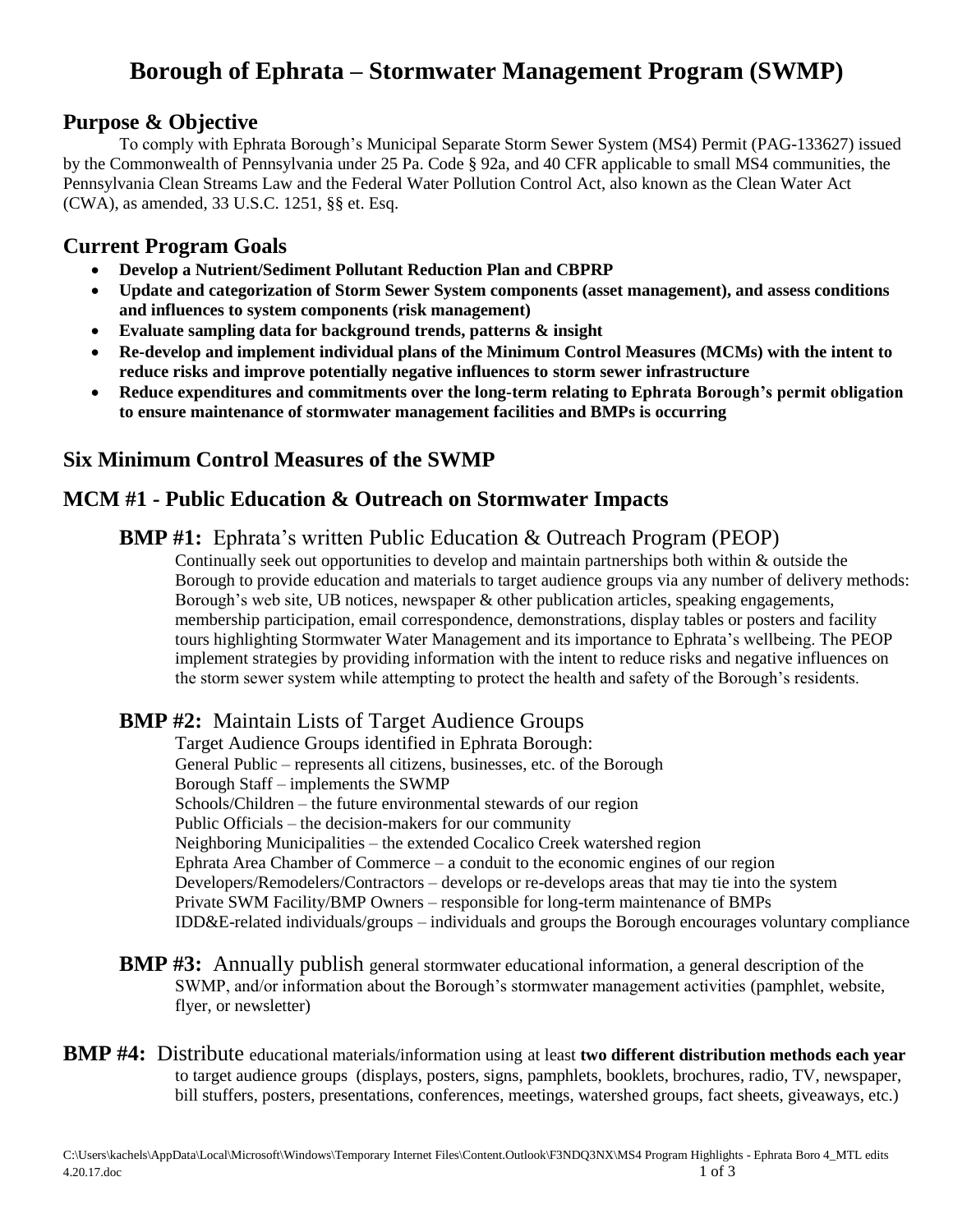#### **MCM #2 - Public Participation & Involvement**

#### **BMP #1:** Ephrata's written Public Involvement Program (PIPP)

Encourage and promote activities that improve local water quality and protects infrastructure, engage in active education with target audience groups, and provide an ability for residents of Ephrata Borough to give input for SWMP development and implementation.

#### **BMP #3:** Annual Public Meeting

Public meeting soliciting involvement, input, and participation from residents and target audience groups to discuss the summary of progress, activities, and accomplishments with the Stormwater Management Program's (SWMP's) implementation.

# **MCM #3 - Illicit Discharge Detection & Elimination (IDD&E)**

- **BMP** #1: Ephrata's written plan for detection and elimination of illicit discharges... All processes and procedures for detecting, tracing, identification, removal, education, and enforcement of encountered and/or reported illegal dumping and illicit discharges to the Borough's system and local waterways.
- **BMP #2: Annually updated map** showing all outfalls and names of surface waters receiving the discharges from the outfalls
- **BMP #3: Annually ensure the map** includes all known roads, inlets, pipes, swales, channels, basins, and any other type of infrastructure that may be connected to the Borough's system Ephrata's mapping is GIS based and updated continually and stored on the cloud w/ the most up-to-date copy included with each Annual Report submission.
- **BMP #4:** Dry-weather field screening of every outfall, with High Priority Areas screened once annually and all other outfalls screened once approximately every five (5) years.
- **BMP #5:** Implement and enforce an ordinance that supports the SWMP and includes a prohibition of non-stormwater and illicit discharges to the MS4.
- **BMP #6:** Educate public employees, business owners & employees, property owners, general public & elected officials about the IDD&E program **annually**.

# **MCM#4 - Construction Site Stormwater Runoff Control**

**BMP#1, 2, 3 & 4:** Ephrata observes the PADEP statewide OLP for Stormwater Discharges Associated w/ Construction Activities. The Borough conducts select activities to ensure construction sites do not negatively impact the MS4, local waterways, or the health and safety of the residents.

**BMP #2:** New Stormwater Management Ordinance adoption-public notice, review, input & feedback